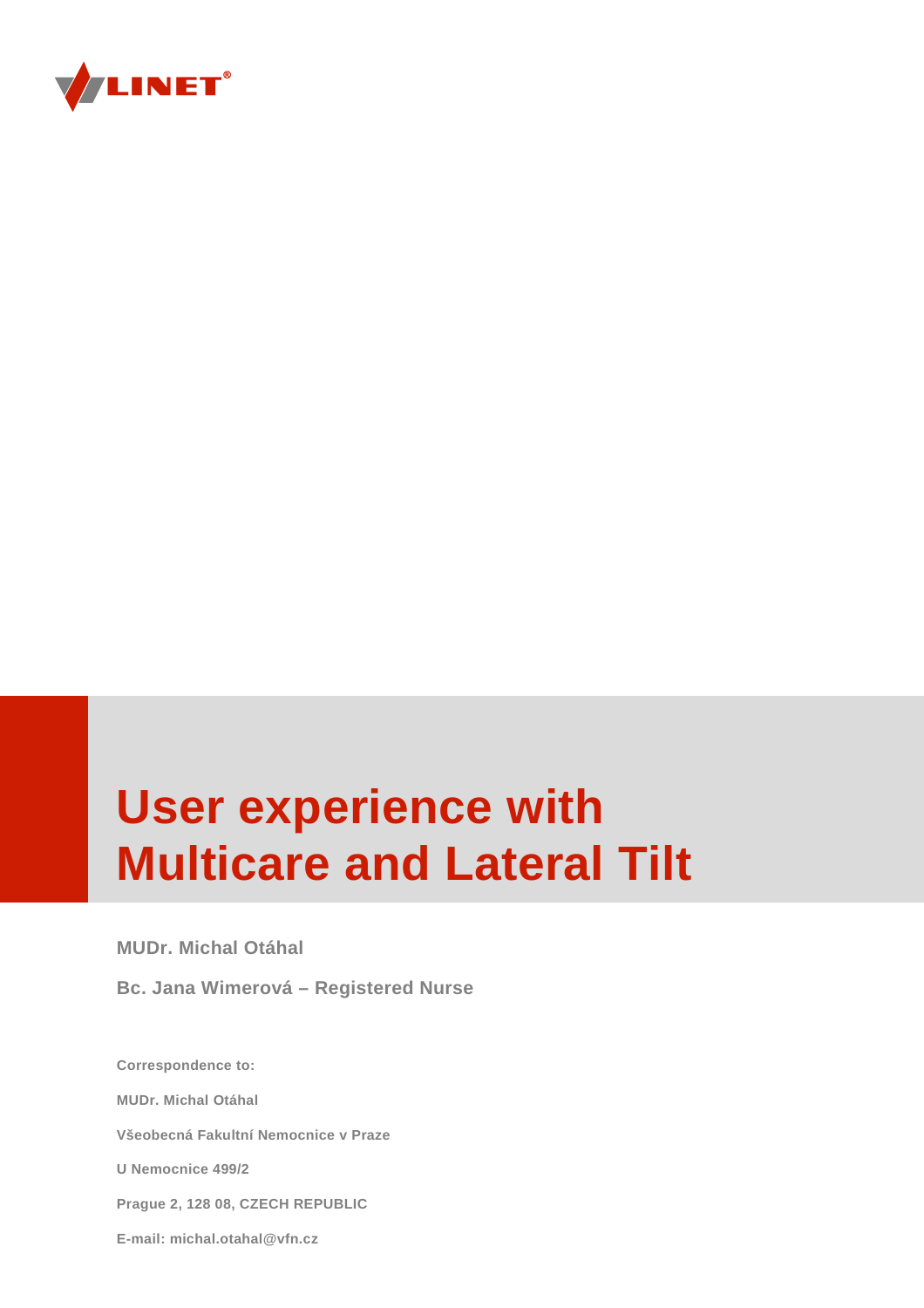

# **Content**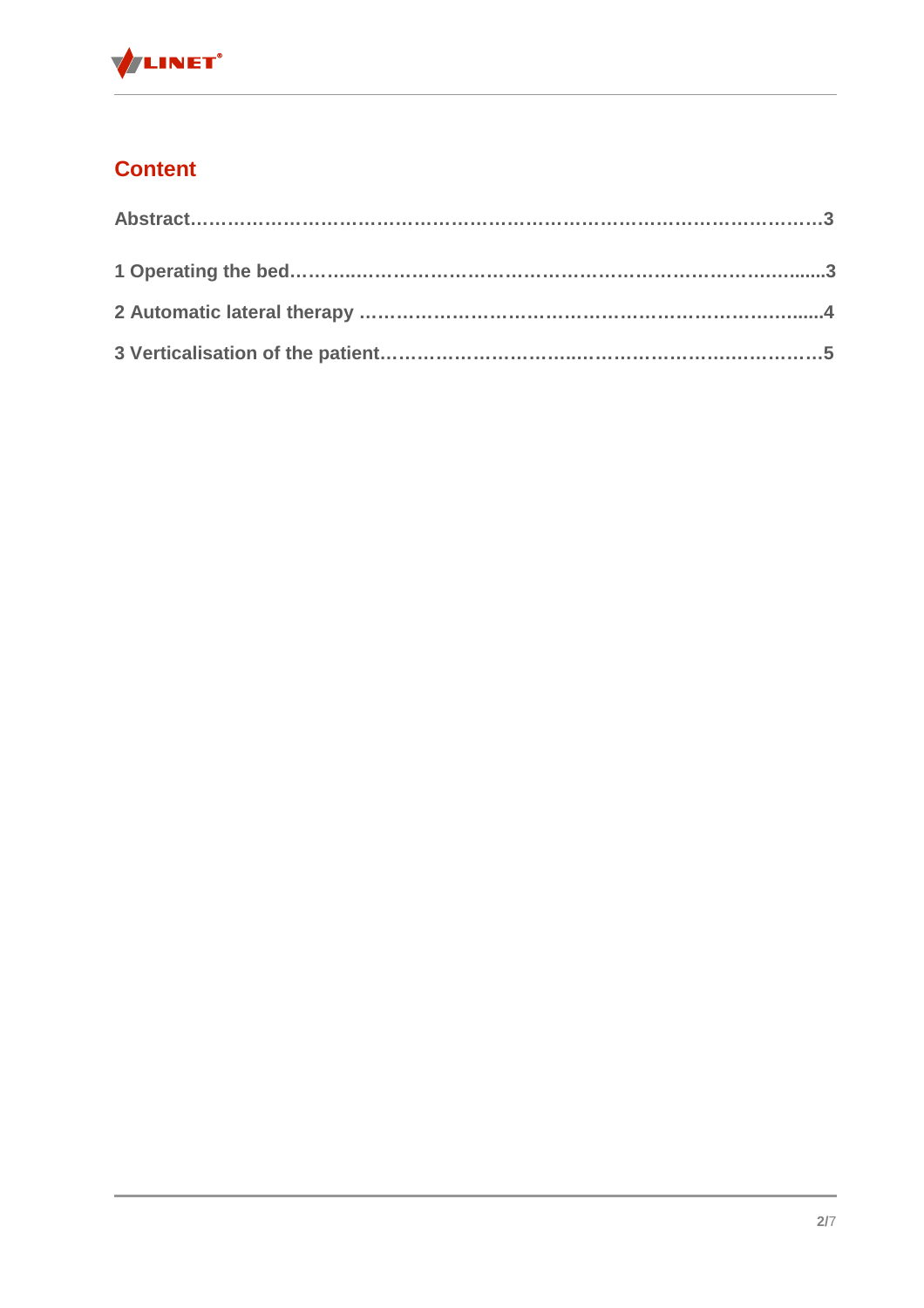

### **Abstract**

This work focuses in more detail on the *lateral tilt* feature on the Multicare automatic positioning bed. The aim is not only to map knowledge of the bed's multi-functionality, but also the actual use of its beneficial features.

By continually using the bed's features during the day, we have recorded great successes, both in the area of prevention, and also in reducing physical exertion on the part of medical staff.

In our department, we also use the lateral tilt to facilitate the treatment of ARDS.

**Key words**: Lateral Tilt, Automatic Lateral Therapy, ARDS, Mobi-Lift **®**

# **1 Operating the bed**

LINET provides a fully automatic adjustable bed for intensive care and anaesthesiology and resuscitation departments, largely for patients under analgosedation.

This bed is highly beneficial both for patients, and for nursing staff who position it. For example, it can be used to help prevent pressure ulcers, ankyloses, pneumonia, pulmonary atelectasis, contractures and other pathological health conditions. It also helps to prevent back pain.

A **lateral tilt** within a specified timeframe, the latest feature, is made possible by a preset positioning programme.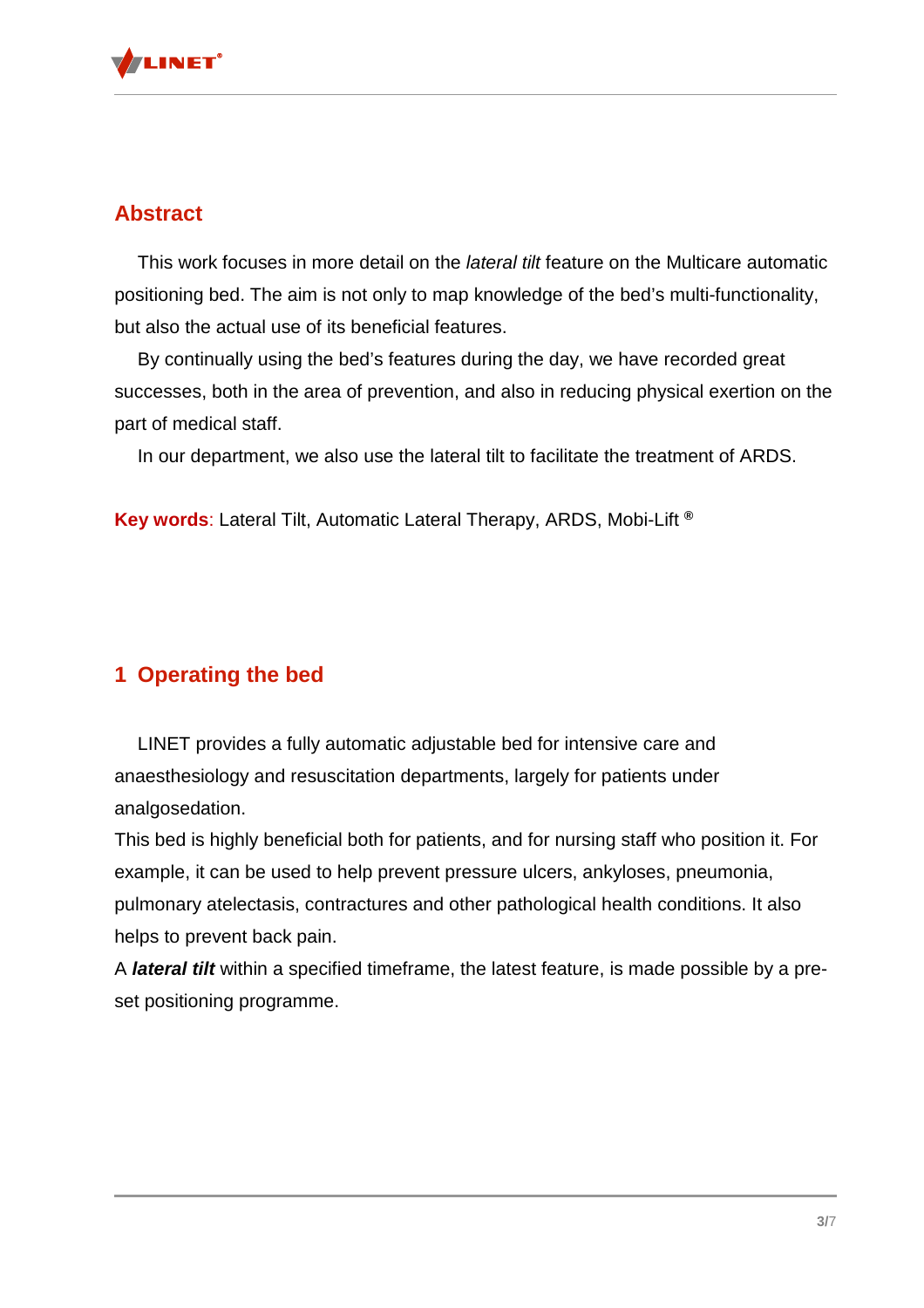

# A DETAILED OVERVIEW OF POSITIONING

In light of the patient's medical condition and overall diagnosis, the physician will indicate whether the patient should be rehabilitated, or what degree of rehabilitative care they should receive. The next step is the positioning itself. Every patient is positioned. Specially designed rehabilitation aids are used for this task, which also includes micro-positioning. This method of re-habilitative care is ensured by a slight change in the acral parts of the human body; by, for example, turning the head to the opposite side, or changing the position of the lower or upper extremities. If it is not possible to position and turn the patient from one side to the other due to the diagnosis, the lateral tilt is a great assistance.

# **2 Automatic lateral therapy**

Once our staff were familiar with the positioning bed and its features, they were able to carry out other therapeutic activities more quickly.

Automatic lateral therapy is an indication for the prevention of decubitus, with minimum tilts of up to 10°, mostly in the following cases:

- Spinal injury
- Open abdominal cavity surgical status
- Shortly after a demanding surgical intervention
- Acute phase of haemato-oncological diseases

In addition, the treatment of ARDS is facilitated by lateral tilts of up to 30°.

 Throughout the day, the chronological procedure is as follows: morning wash, physician's examination of the patient, individual interventions, then the actual adjustment of the bed with the patient in it. Specifically, the bed should be adjusted with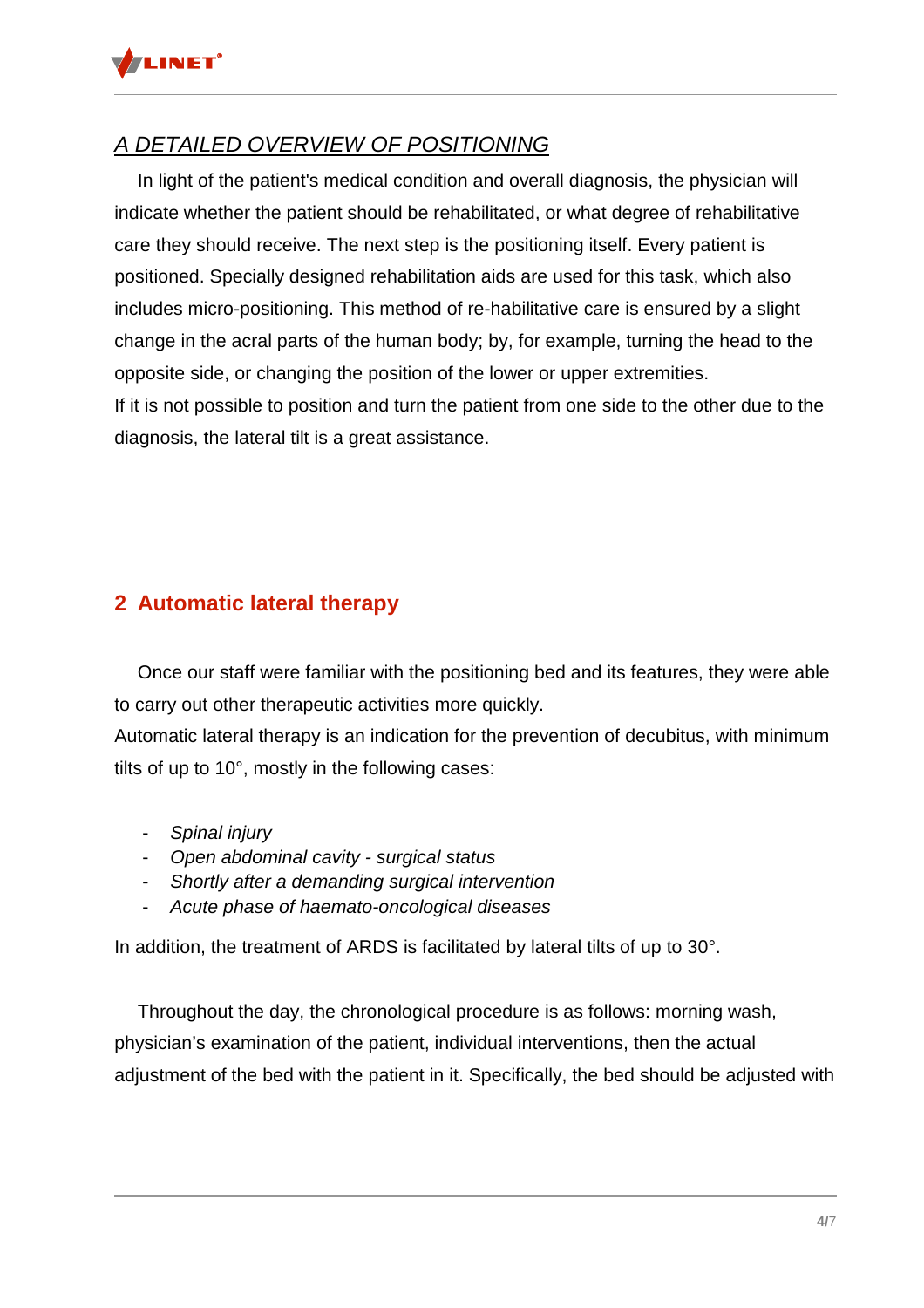

the patient lying in the middle of the mattress and with the aids placed around him or her. The aids are specially designed and shaped to adapt to the lateral tilt.

Stabilisation aids ensure the safe operation of the set programme and maintain a constant body position in the centre of the bed. On the basis of these aids, patient safety cannot be compromised during the lateral tilts.

When activating the program, the manufacturer's instructions must be followed. If you try to activate the lateral tilt when some of the side rails are not raised, the program will not start. Instructions and warnings are given on the bed's display screen.

Before automatic lateral therapy, a test cycle must always be run. The main purpose of this test is to prevent undesirable situations. Most importantly, the distribution of all invasive protrusive inputs and the hose system must be checked. It is safe to use the ventilator circuit holder sited on each positioning bed to prevent extubation. The holder can be installed from the left, the right or even the top centre of the bed, according to the needs of staff and the requirements of other parts of the bed Our experience with this system has been very good. Extubation during automatic lateral therapy has never occurred.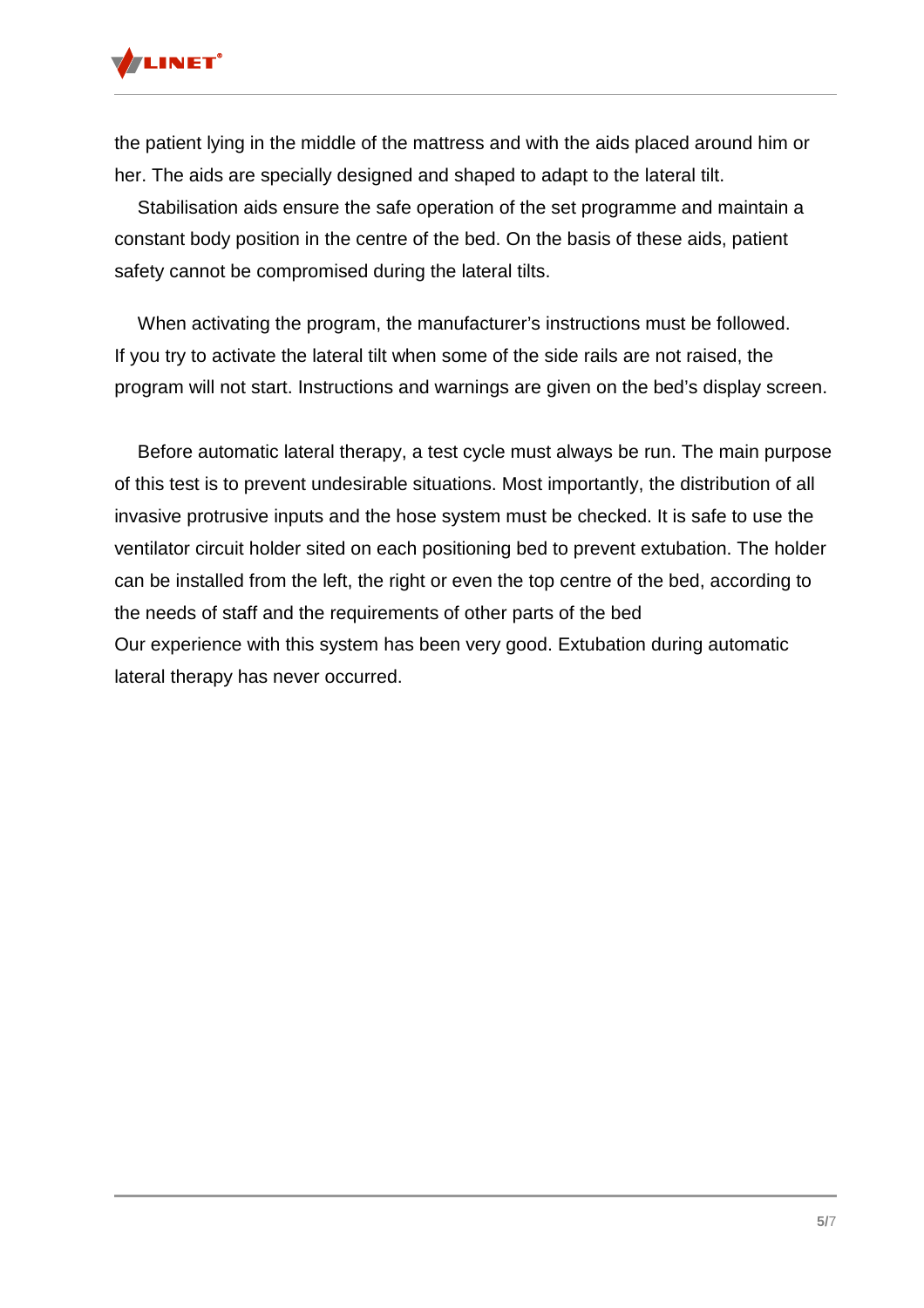



### **3 Verticalisation of the patient**

Patients can be gradually verticalised in this bed, which is another great benefit. Many patients in our department undergo analgosedation for the acute phase of their condition on and just after admission to hospital. With regard to positioning, the patient needs 24/7 care, so that immobilisation syndrome does not cause any secondary damage.

When the acute phase of the health condition is over, subsequent efforts are made to mobilise the patient in the shortest possible time.

From the rehabilitative point of view, a passive rehabilitation exercise is required first. A fully qualified physiotherapist uses this exercise to focus on the ability to restore the normal function of the patient's musculoskeletal system without any effort of his/her will. The patient's ability to assist the physiotherapist or to execute a specified movement independently is called *active exercising*. The patient's active movement with the help of medical staff is followed by verticalisation; this means that the patient is